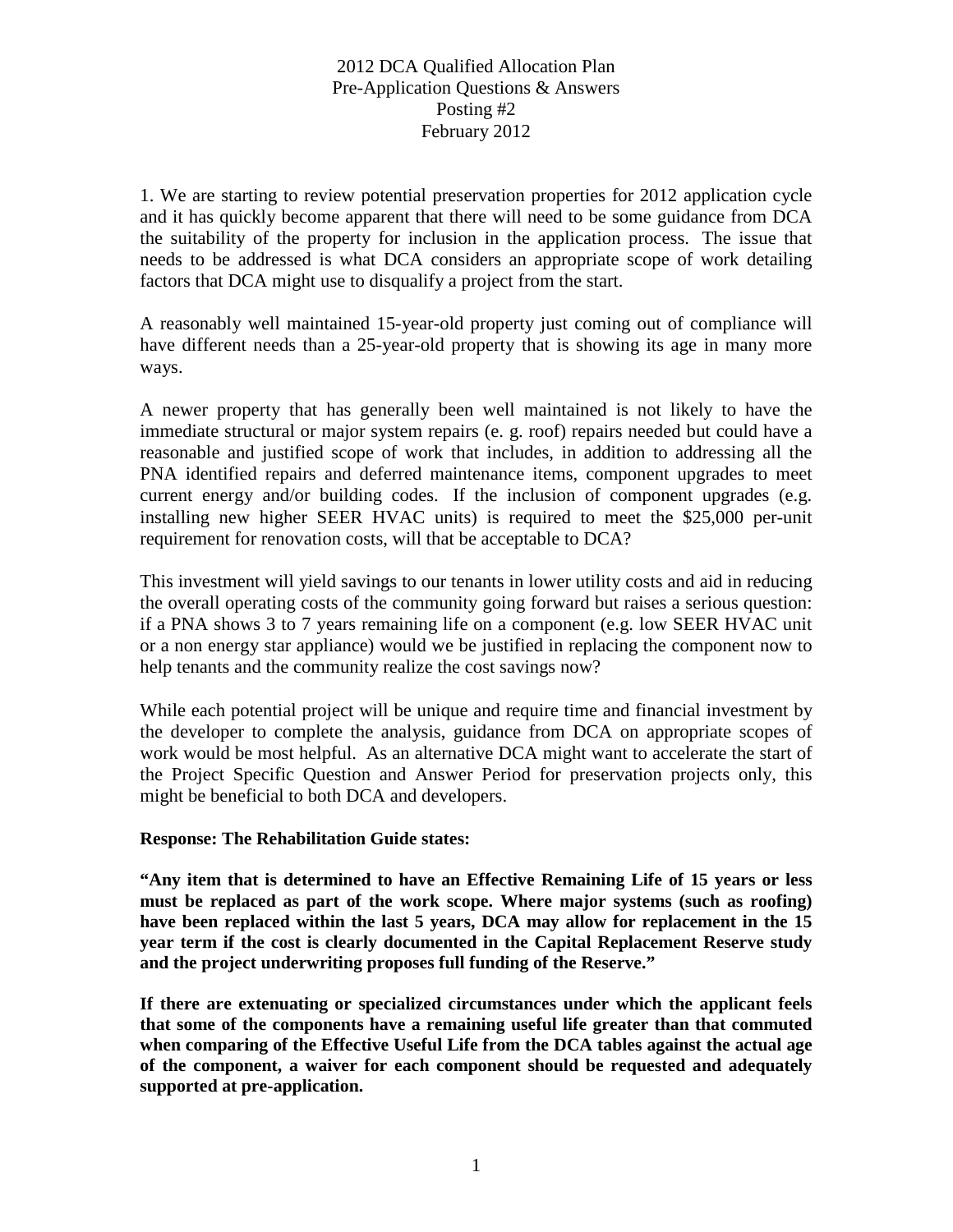2. In reviewing the Rehabilitation Standards in the 2012 QAP with regards to any waivers that might be necessary, I would like to request clarification of the "major systems" that must be removed and replaced. Specifically, is sheetrock considered to be a "major system"?

The waiver process involves submission of a physical needs assessment. When will the 2012 Architecture and Rehabilitation Guide Manuals be available to determine what requirements might need to be addressed in a potential waiver request?

**Response: Please see the above guidance on submitting waivers. The Architectural and Rehabilitation Manuals are now posted.**

3. **QAP Core, Section 5.B.4 Special Needs Set Asides**. We have several clarification questions applicable to this section.

The QAP states that "requests for this Designation may be submitted on or before March 15, 2012" but does not state to whom or in what form the request is to be submitted.

- What are the specific submission instructions and requirements?
- How do we get more information regarding the submission requirements?

Response: **This was addressed at the pre-application roundtable on March 7. If you did not attend the roundtable, please see the PowerPoint presentation under Special Needs Set-aside at the following link: <http://www.dca.ga.gov/housing/HousingDevelopment/programs/QAP2012docs.asp>**

4. Has DCA made a determination that a certain percentage of residents will have to be qualified as disabled under the DOJ settlement requirements in order to get the set aside?

# **Response: No. However, the number of residents served will be a consideration in the selection of the property that is eligible for the set aside.**

5. If our application is accepted under the Special Needs set aside, would it also be eligible for HOME funds under the Permanent Supportive Housing Program rather than having to enter into the competitive OAH HOME Fund application round?

Response: **The application process for the Permanent Supportive Housing Program is separate from the OAH HOME and/or tax credit application process. At this time, the DCA Permanent Supportive Housing Program is not soliciting applications. Selection for the Special Needs set-aside in and of itself does not**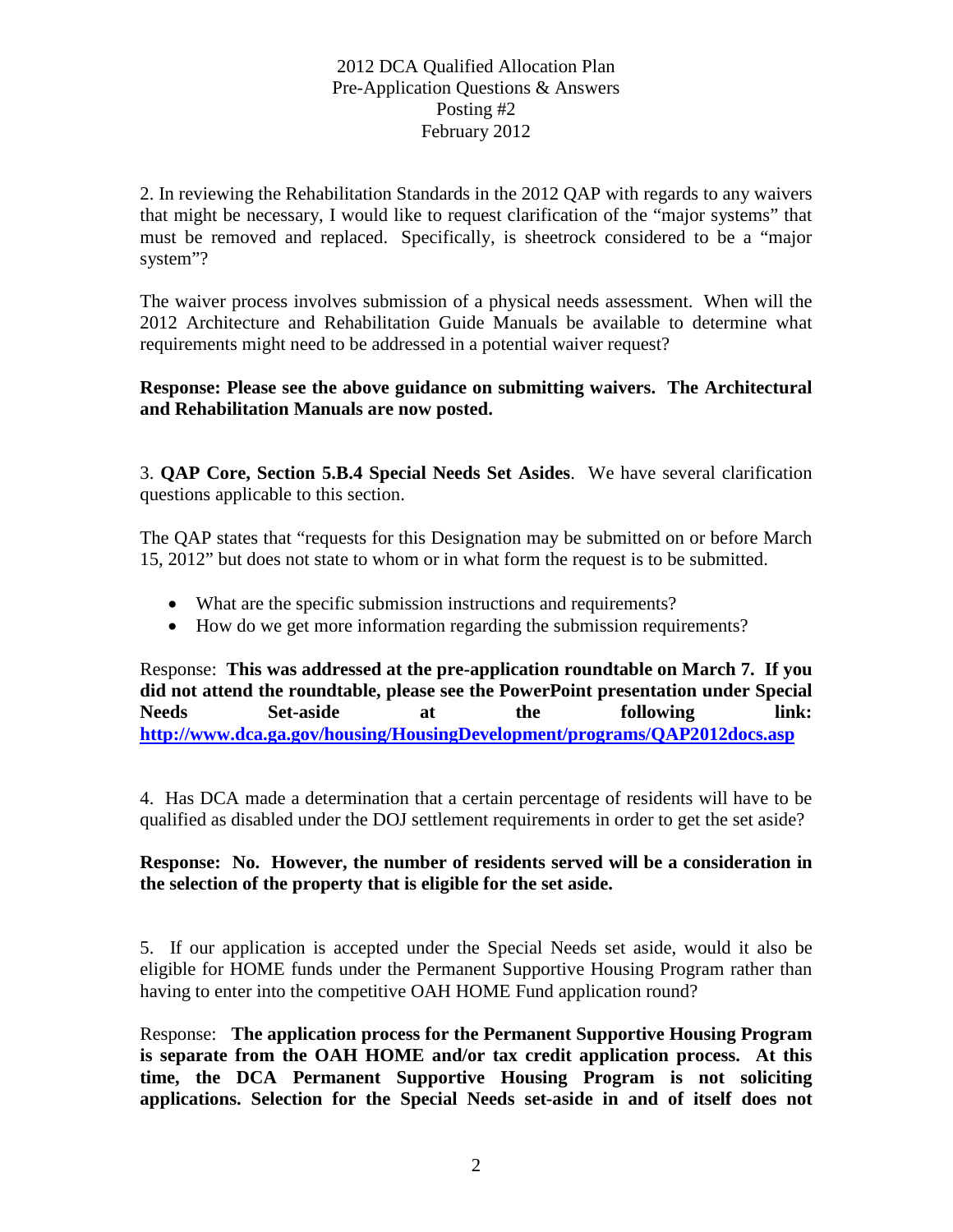## **automatically make the application eligible or qualify for the competitive OAH HOME (and/or tax credit) Funds. The funding source for the project for the Special Needs set aside is not limited to DCA sources.**

6. We are considering the acquisition and renovation of a HUD-assisted property that was originally 100% Elderly Section 8. Over time the resident population has evolved to where it is now predominately disabled individuals (60% to 70% disabled vs Elderly) which is permitted under the Section 8 guidelines. The current owner has done a good job of providing limited support services to the property. We are considering acquiring and renovating the property and forming a new relationship with the regional CSB and providing them with designated space on the property for them to deliver more in-depth supportive services to the residents. We would also commit under HUD Section 8 and Fair Housing guidelines to allow a priority for referrals from the CSB for their clients who qualify as homeless and disabled/mentally ill and thereby qualify under the DOJ's recent settlement. Would such an arrangement allow us to qualify under the DCA Special Needs set aside?

**Response: Any Supported Housing or Assisted Living project concept may be considered by DCA under the Special Needs Set Aside. For DCA's selection criteria in the event that multiple concepts are received, please refer to the QAP Core, pg 12 of 56. For pre-application submission requirements, please refer to the following link:** 

**<http://www.dca.ga.gov/housing/HousingDevelopment/programs/QAP2012docs.asp>**

7. Last year every project team had to submit a pre-application submission for qualification determination. Will all project teams need to submit a similar preapplication package to get a qualification determination? Is it necessary for experienced teams from last year's round to submit a pre-application for qualification determination or is it only necessary to send in a pre-app for determination if the project team is not sure that they are qualified?

Last year there was no fee for a pre-application qualification determination. What was the reasoning behind charging a \$1000 fee for a qualification determination this year?

Will there be additional specific instructions as last year on what to submit for preapplication qualification determination?

Response: **Each Project Team should submit a separate pre-application submission for determination for each proposed project. Because Project Teams are qualified based on the proposed project, previous determinations are not considered. Participants may also submit a request to qualify a project team as part of the**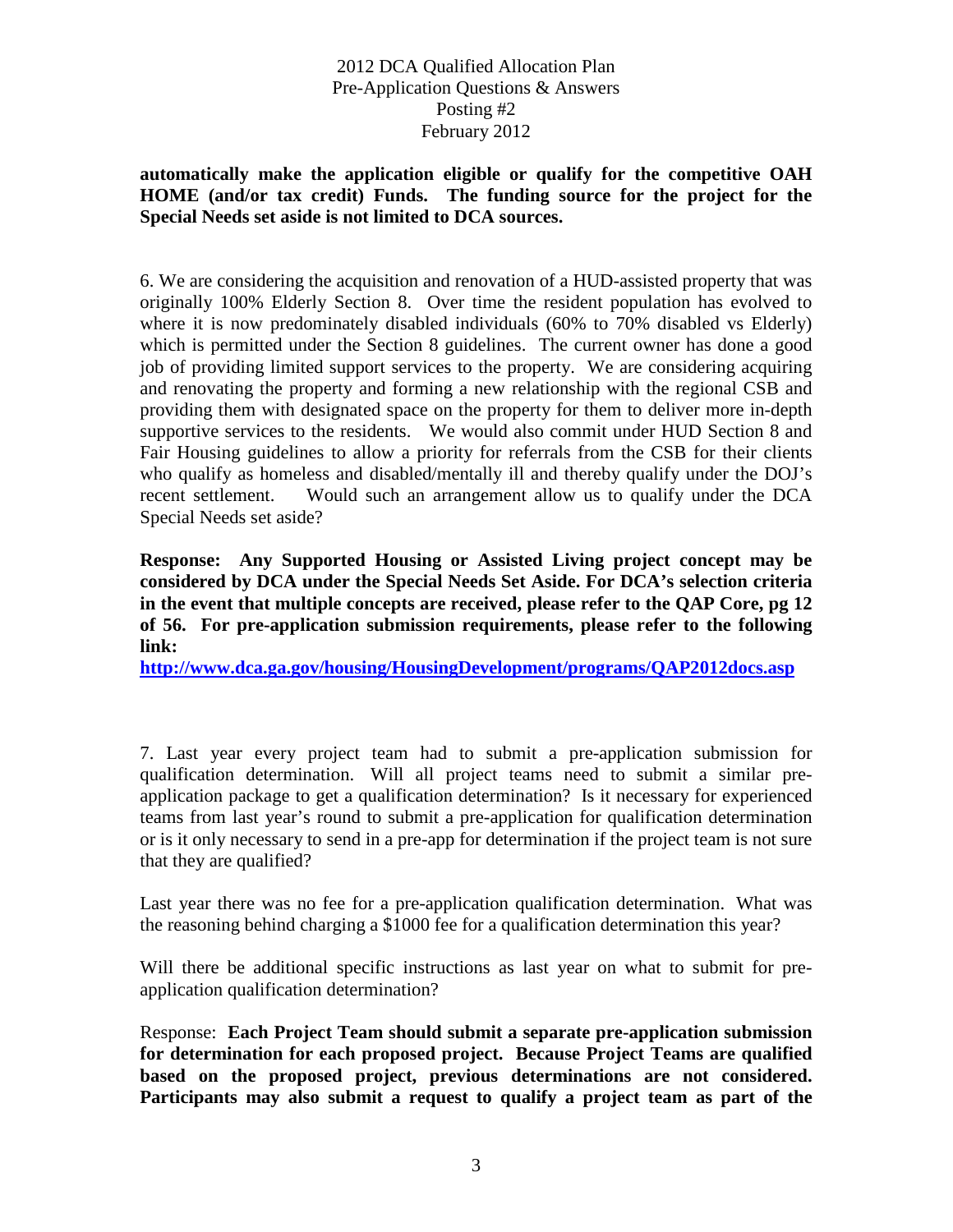**formal application. It is strongly recommended that if you did not attend the preapplication workshop, you review the Powerpoint that is posted on the DCA website. DCA believes that the preapplication fee is reasonable.**

## **Detailed instructions for submitting a request for Determination of Project Team Qualification can also be found in the Performance workbook.**

9. Can we submit scanned files as long as they have been processed by an optical character recognition program to make sure it is searchable? Some files we will have to scan, signed documents for instance.

## **Response: Please see #15, below.**

10. The deadline to submit for a pre-determination of the Project Team's qualifications is March  $15<sup>th</sup>$  for 9% tax credits. Does that same deadline apply for 4% tax credits given the rolling application cycle?

## Response: **No, the March 15 deadline is applicable to the 2012 competitive round, not 4% credit applications with tax-exempt bond financing.**

11. We just want to be clear on whether or not Home funds will receive points for the 2012 round?

## **Response: Projects with HOME funding as a source, whether administered by DCA or by another jurisdiction, are eligible to claim points according to the point scale shown in Leveraging of Resources (Scoring, pg. 20-21 of 31).**

12. Couple questions related to the ECC Site Analysis Pre-App submission:

Does the attachment represent all we have to submit for the pre-app?

Do we need to submit the preliminary scoring worksheet?

Does Southface need review and approve the Site Analysis packet before the Pre-Application Submission date?

Our site is an infill downtown renovation development and several of the items are not applicable to the site analysis. How should we show this?

**Response**: **If you are seeking pre-approval in the EarthCraft Communities category, you need to contact Southface regarding their requirements for submittal of the Site Analysis Packet.**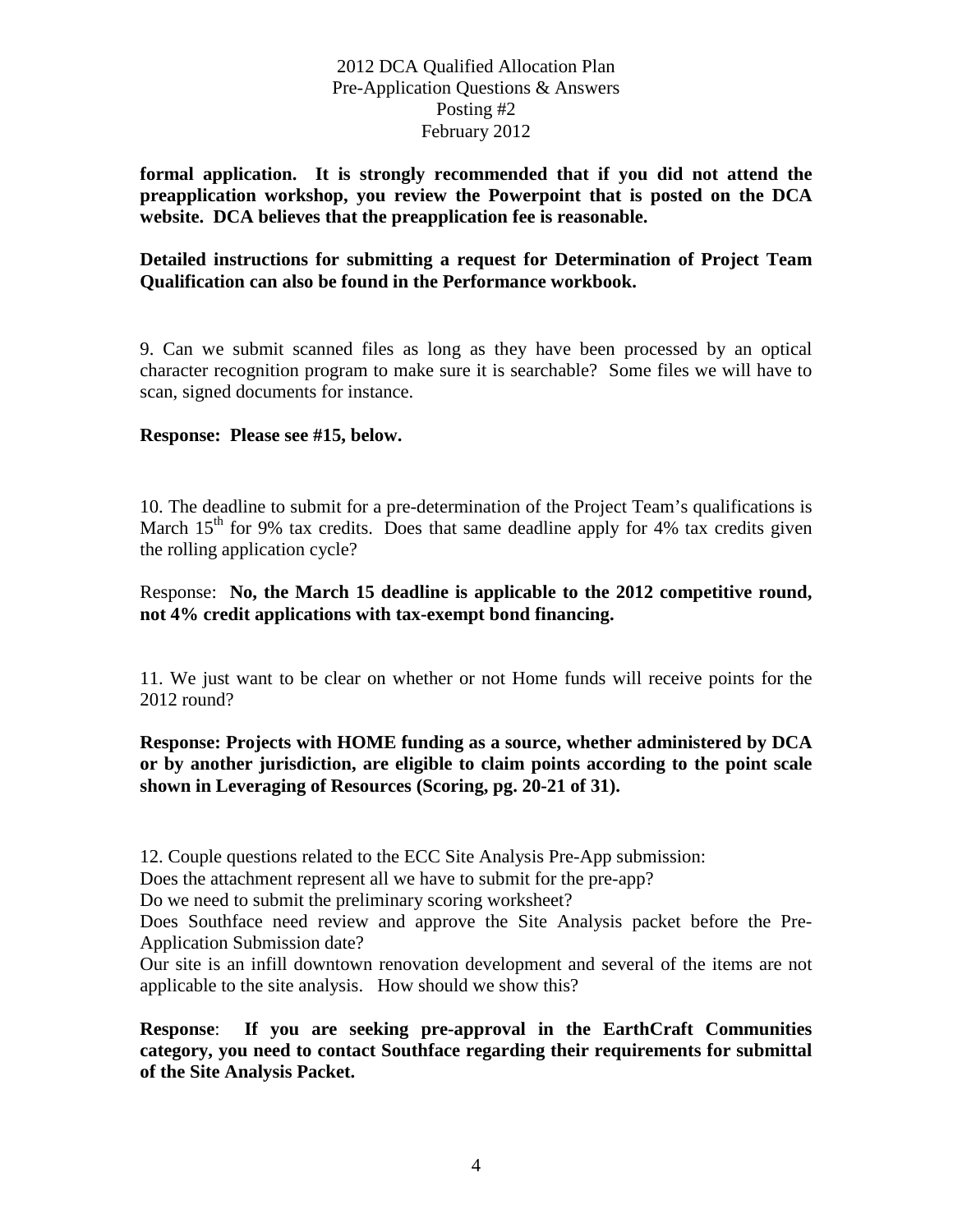#### **The preliminary scoring sheet need not be submitted on March 15.**

**Southface does not need to review the Site Analysis Packet before submittal. DCA and Southface will perform at joint review after the package is submitted to DCA on March 15.**

13. The Rehabilitation Standards included in the Threshold section of the QAP indicate that the Fannie Mae Expected Useful Life Tables should be used as a guide to determine the components and systems that need to be replaced in property rehabs. DCA has published, as part of the PNA forms, a document entitled 01\_Fannie Mae Forms. However, the Expected Useful Life (EUL) Table included in this document differs from the Fannie Mae EUL Table in some instances. For example:

|                   | EUL Table Published by DCA | Fannie Mae EUL |
|-------------------|----------------------------|----------------|
| <b>Table</b>      |                            |                |
| Unit Wiring       | 30 years                   | 99 years       |
| Living Area Walls | 20 years                   | $50+$ years    |

In determining whether a property will meet the Expected Useful Life of the various components, are we able to use the Fannie Mae tables, as indicated in the QAP, or are we limited to the table published as part of the DCA Manual?

#### Additionally, the QAP states:

*The Internal Revenue Code requires that all low-income units in a project receiving Credits remain rent-restricted and income-restricted for the 15-year Compliance Period and for 15 years after the close of the Compliance Period. Projects that propose rehabilitation must present a scope of work that will position the property to meet the entire extent of its statutory obligations.*

However, the 2012 Rehabilitation Guidelines also reference an EUL of the term of the mortgage plus 2 years. If the term of the mortgage is 18 years, does the project need to demonstrate a remaining EUL of 20 years or 30 years?

#### **Response**: **You are limited to the tables published by DCA.**

### **The guidance that refers to mortgage plus 2 is taken directly from Fannie Mae. DCA-specific program requirements override. The project must reasonably demonstrate its ability to meet a 30 year program.**

14. Number 5 of the required documents stats we need a release form for each project team principal. It says this form is located in the core application. I cannot locate this form, can you tell me where to find this form so that we can complete them?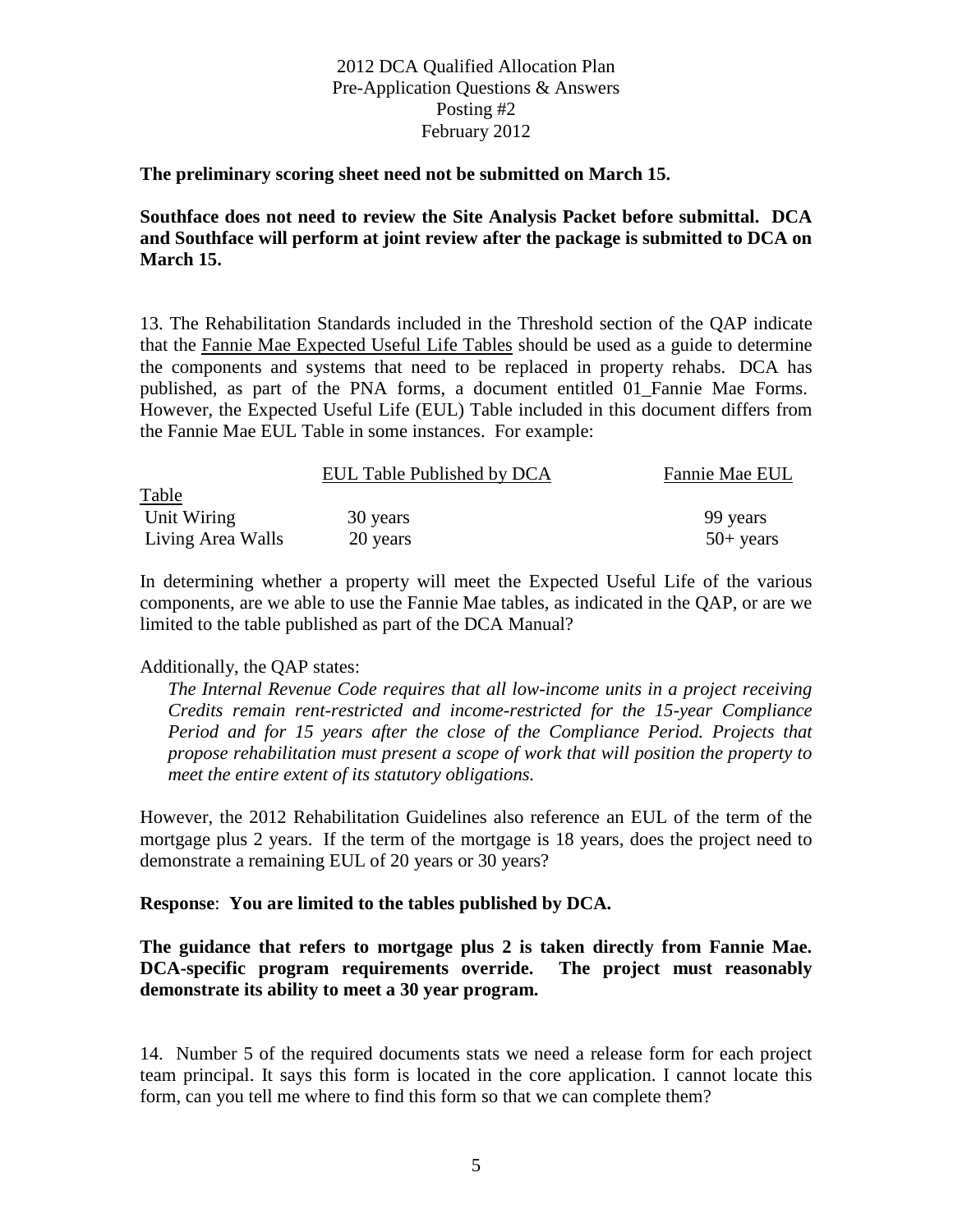# **Response**: **The 08\_2012CreditInvestigationAuthorization form is one of the HOME forms found in the online Application Manual.**

15. We appreciate DCA's commitment to going green and reducing the amount of paper in the tax credit application submissions and request some guidance on the electronic format.

DCA requests that all DCA Excel files be submitted in Excel, not as pdf. This means the electronic copy would not have a signature(s) as required on the form. Is this acceptable to DCA?

DCA requests that all pdfs be created from original electronic documents, not from a scan of a paper copy. We understand that this request gives DCA the ability to use search functions within these documents. We frequently submit maps, web pages, commitment letters from lenders, letters of government support, etc where we do not have the original electronic document. In these instances, would a scanned copy of a paper copy be acceptable? In some cases, we may be able to request an original electronic document from a lender but unless electronic signatures are in place, the copy would not be signed in the electronic version. Please clarify.

**Response: The paper version of the Pre-Application and Application must include documentation of all signatures where applicable. Electronic versions will not require a signature to be displayed.**

**DCA recognizes that applicants may not have access to all of the original electronic documents and thus cannot guarantee that all documents are in a searchable format. All 3rd party reports, however, are expected to be submitted in a searchable electronic format.**

16. DCA requires a feasibility study performed by a LEED AP ND for Sustainable Communities pre-approval. The LEED ND AP designation is really a transition period to the newly expanded AP designations. Our sustainability consultant does not have the ND designation but is a LEED AP with LEED ND project experience specifically in Georgia. The low demand for ND projects in Georgia has resulted in small pool of LEED AP NDs.

I've done some research on the LEED AP ND situation and this is what I've found:

| Globally: | 282 LEED AP NDs         |
|-----------|-------------------------|
| USA:      | approx. 229 LEED AP NDs |
| GA:       | 9 LEED AP NDs           |
|           | 2 LEED AP ND & Home     |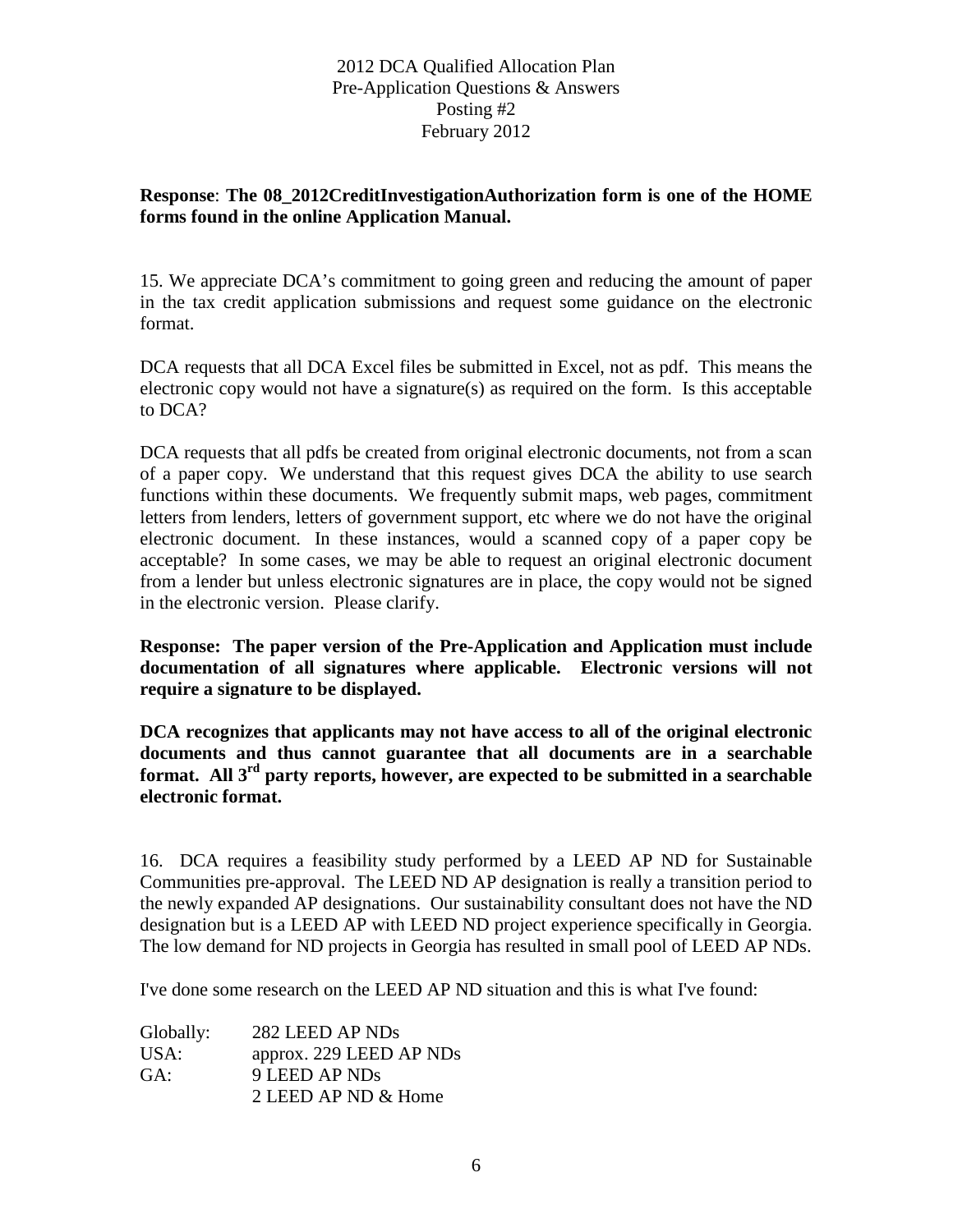Ultimately we will need someone with both ND and Home credentials as we will registering/certifying under both categories. Naturally, we would want to have only one AP on the project, so in reality we will need someone with both credentials.

Will DCA accept equivalent experience to substitute for the LEED AP ND designation in performing the feasibility study for LEED ND pre-approval?

**Response: DCA will consider equivalent work experience in lieu of the LEED AP ND for the feasibility study provider. In this case, resumes and qualifications of the provider must be submitted with the feasibility study.**

17. Please clarify the requirements and costs of the noise waiver. Is there a form?

**Response: There is no form and no cost for submitting a noise waiver. The request for a noise waiver should be submitted in narrative form, explaining the request and the overriding policy attributes of the project that may help DCA overlook the excessive levels of noise. A noise assessment and noise mitigation plan should also be submitted to demonstrate sound levels and proposed mitigation techniques.**

18. If a project is one of the successive phases of a community already registered in the EarthCraft Communities program, is a Site Analysis Packet still required to be submitted at pre-application?

**Response**: **Successive phases of communities already registered in the EarthCraft Communities program should submit at pre-application the original Memorandum of Participation for the community along with the original project concept plan and a clear indication of where the current proposed phase fits within the community.**

19.Our second request, just to be clear of our understanding…we're to provide full Performance Workbooks for each project **AND** on each individual member / principal of the Owner / Developer…not just one of the members / principals of the Owner / Developer entity even if the experience is the same for all individuals / principals. So theoretically, if the underlying "Owner / Developer, LLC" entity has 4 principals who all have the same experience, we'll need to submit 4 PWs for each project, and for 3 projects that would be 12 total PWs we have to provide. Again, I just want to make sure I understand DCA's requirements precisely in this regards.

**Response: A separate Performance Workbook must be submitted for each Project – not for each project team member. Within the workbook for each project are forms which require information related to the experience of each principal and/or**